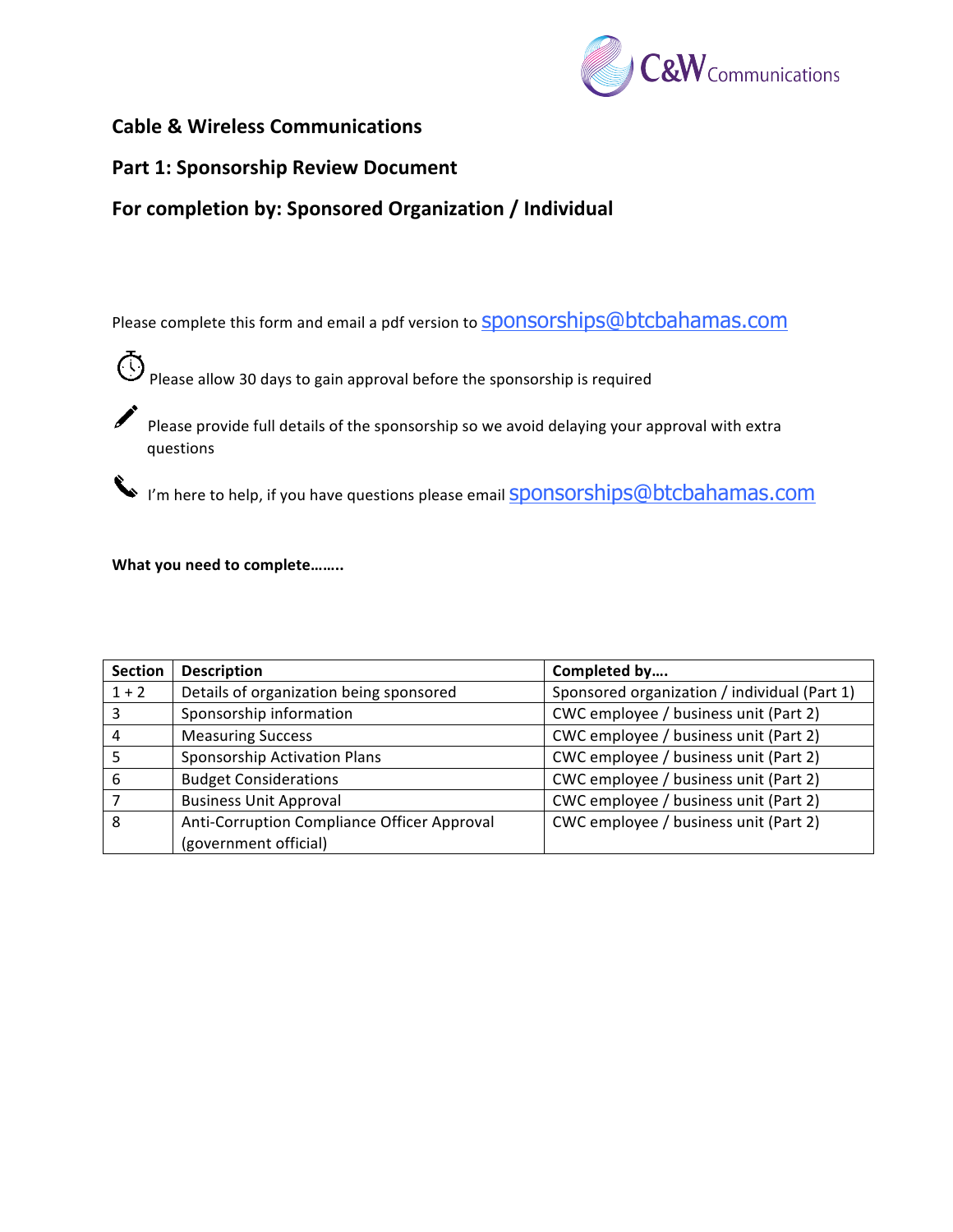

### **FOR COMPLETION BY THE REPRESENTATIVE OF THE RECEIVING ORGANISATION / CHARITY**

# **Section 1 Details of Organization being sponsored**

|     | <b>Sponsored Organization details</b> | <b>Description</b> |
|-----|---------------------------------------|--------------------|
| 1.  | Registered Legal Name                 |                    |
| 2.  | Trade Name (if different)             |                    |
| 3.  | <b>Registered Address</b>             |                    |
| 4.  | Tax ID                                |                    |
| 5.  | <b>Business Tax ID Number</b>         |                    |
| 6.  | <b>Website URL</b>                    |                    |
| 7.  | Name of 'Asset' Owner (individual     |                    |
|     | negotiating sponsorship project /     |                    |
|     | owner of the rights of the            |                    |
|     | sponsorship project)                  |                    |
| 8.  | <b>Legal Address</b>                  |                    |
| 9.  | Country of Residence                  |                    |
| 10. | Phone number                          |                    |
| 11. | Email address                         |                    |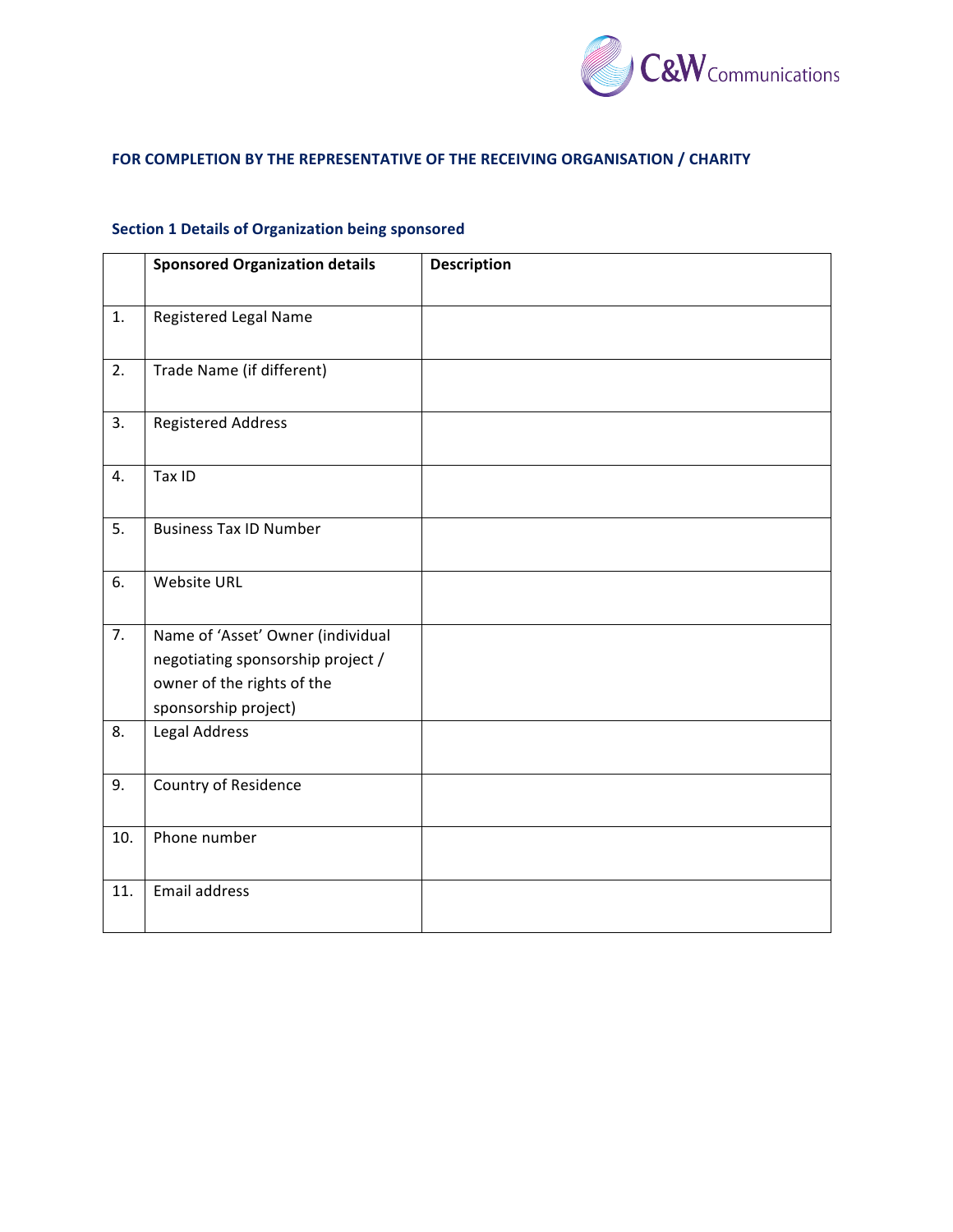

# **Background of Sponsored organization**

|     | <b>Questions</b>                          | Yes       | <b>No</b>      |
|-----|-------------------------------------------|-----------|----------------|
| 14. | What date was your organization           |           |                |
|     | established?                              |           |                |
| 15. | What is your organization's mission       |           |                |
|     | statement / organization purpose?         |           |                |
| 16. | Does a government official, family        |           |                |
|     | member of a Government Official, or       |           |                |
|     | Government Entity have any role in or     |           |                |
|     | other affiliation with your organization? |           |                |
|     | If yes, please describe                   |           |                |
| 17. | Has your organization ever been           |           |                |
|     | accused of any bribery or corruption      |           |                |
|     | related violations? If yes, please        |           |                |
|     | describe                                  |           |                |
| 18. | Has your organization received            |           |                |
|     | Sponsorships or any other funds from      |           |                |
|     | CWC or its subsidiaries in the past 5     |           |                |
|     | years?                                    |           |                |
|     |                                           |           |                |
|     | If yes, please specify when the funding   |           |                |
|     | was received and how it was used.         |           |                |
| 19. | Has the company previously denied any     |           |                |
|     | of your organization's requests for       |           |                |
|     | Sponsorships or other funding?            |           |                |
|     |                                           |           |                |
|     | If yes, please specify when the           |           |                |
|     | sponsorship or funding was denied and     |           |                |
|     | the reasons for denial (if known)         |           |                |
| 20. | Is this a monetary or in-kind Sponsorship | ⊿Monetary | $\Box$ In-kind |
|     | (check all that apply)                    |           |                |
| 21. | Describe in detail the sponsorship        |           |                |
|     | project (e.g. where the funding is being  |           |                |
|     | used, who are the beneficiaries, how will |           |                |
|     | CWC benefit, what is the fee structure,   |           |                |
|     | what is the duration, etc.)               |           |                |
|     |                                           |           |                |
|     |                                           |           |                |
|     |                                           |           |                |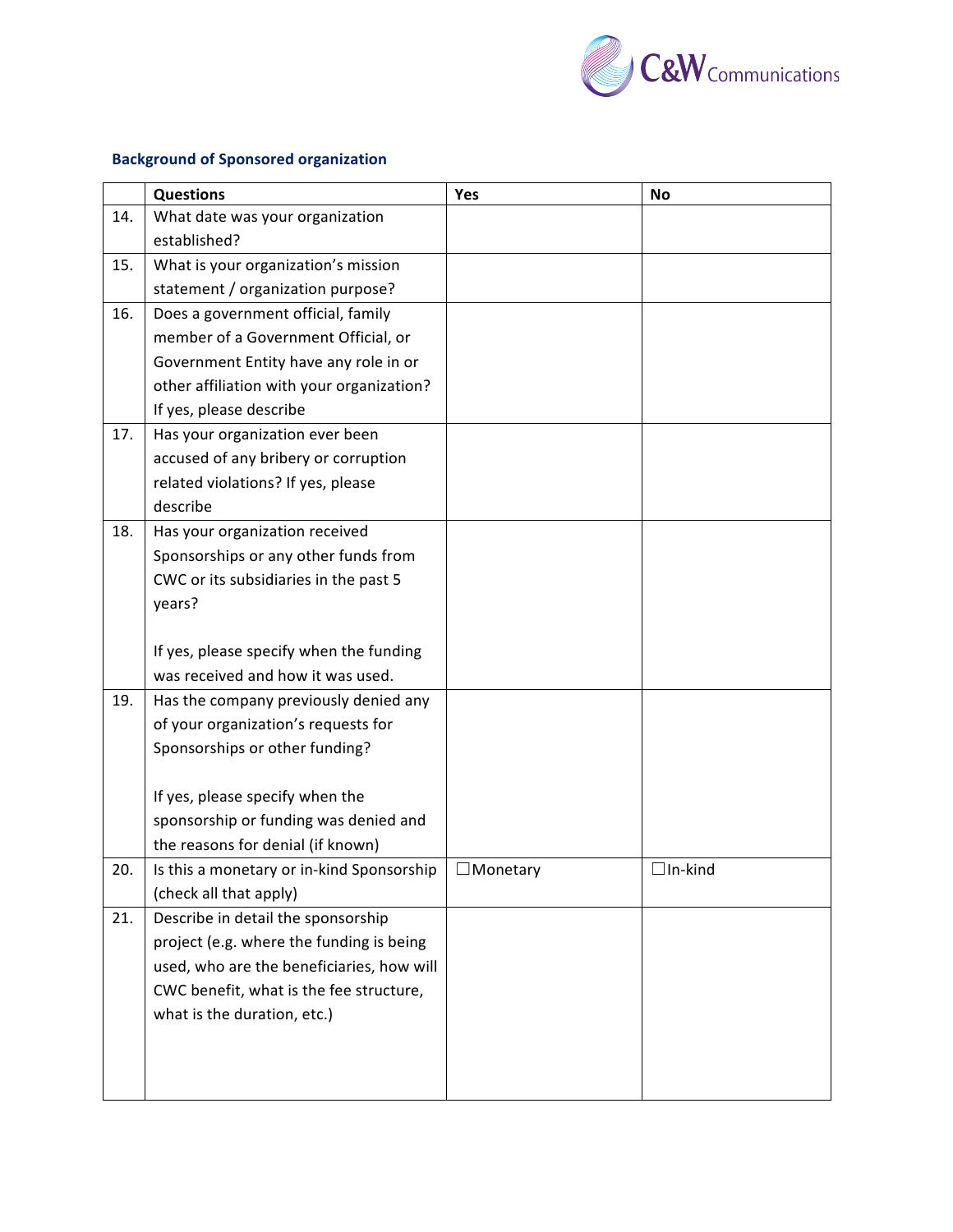

| 22. | Itemize the following:                  |  |
|-----|-----------------------------------------|--|
|     | a) Value in cash                        |  |
|     | Value in kind<br>b)                     |  |
|     | List all donations (products,<br>C)     |  |
|     | services, items, etc.)                  |  |
| 23. | List all markets that will benefit from |  |
|     | this sponsorship                        |  |
| 24. | List all other companies, entities      |  |
|     | involved in/contributing to this        |  |
|     | sponsorship both within the LLA/LG      |  |
|     | Group and externally                    |  |